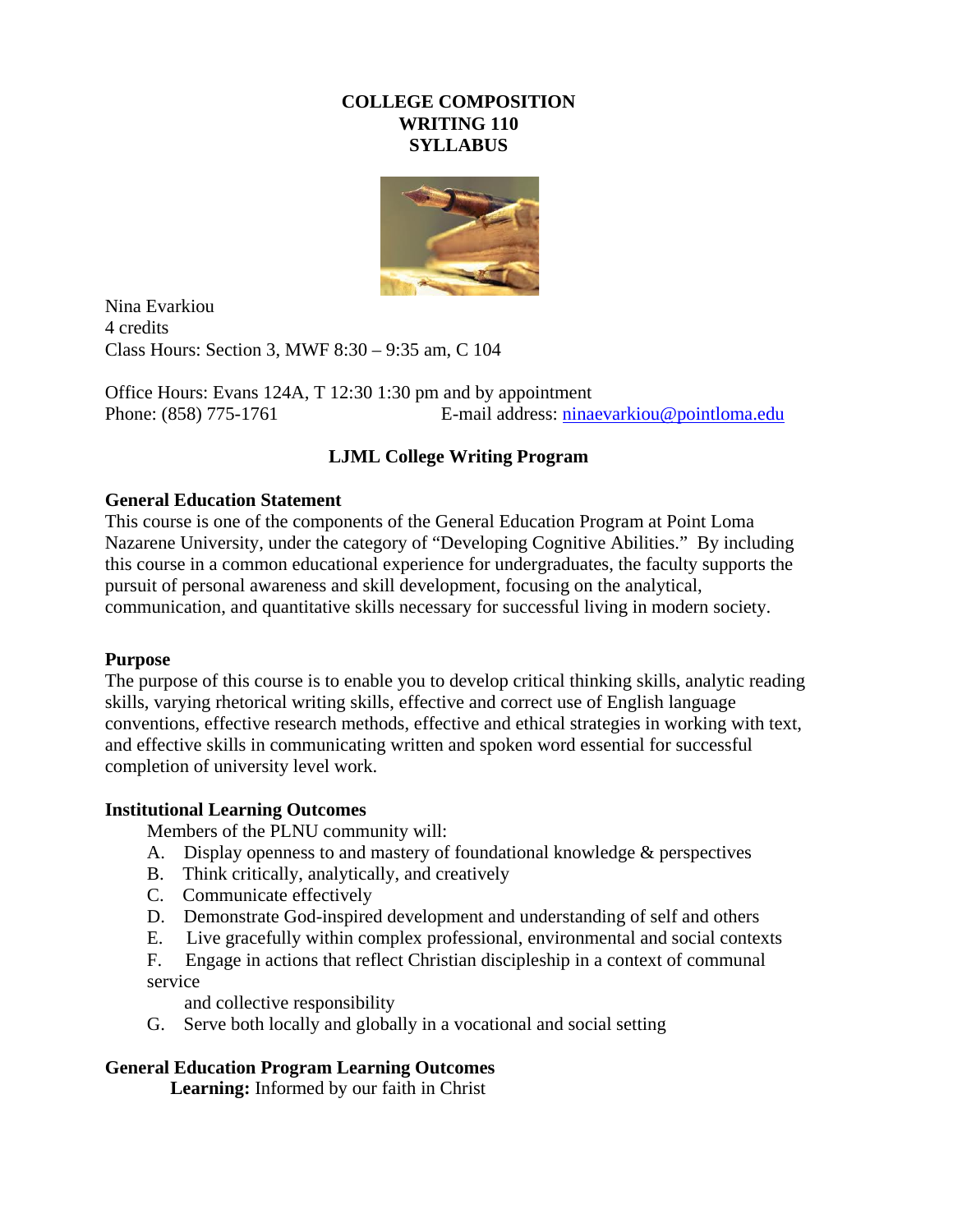Students will:

A. Demonstrate effective written & oral communication skills, both as individuals and

groups

- B. Use quantitative analysis, qualitative analysis,  $\&$  logic skills to address questions  $\&$ Solve problems
- C. Demonstrate effective & responsible use of information from a variety of sources

**Growing:** In a Christ-Centered Faith Community Students will:

 A. Examine the complexity of systems in the light of the reconciling work of God in Christ

B. Demonstrate a respect for the relationships within and across diverse communities

## **Serving**: In a Context of Christian Faith

Students will engage in acts of devotion and works of mercy informed by Christian scriptures and tradition, rooted in local congregations, and expressed as love of God

and neighbor

## **Course Learning Outcomes**

Students who complete a College Composition course will be able to:

- A. Apply (**application**) English language conventions in various genres of academic writing
- B. Demonstrate (**application**) knowledge of the stages of the writing process in academic

writing: planning, drafting, organizing, composing, revising, and editing

- C. Evaluate (**analysis**) and utilize rhetorical modes of organization to create written compositions
- D. Evaluate (**analysis**) online sources of information for valid authority and expertise
- E. Apply (**application**) documentation formats to properly cite research in written compositions
- F. Analyze (**analysis**) written compositions to determine point-of-view, differing perspectives, tone, purpose, audience, and theme.

#### **LJML College Composition Requirements WRI 110 – 4 Units**

During the first week of every semester an essay exam is administered by the professor in each College Composition course. The Composition Program Director provides the essay topic and essay prompt for the diagnostic exam. The diagnostic exam scores are used to determine which students are required to work with a tutor in the Writers' Studio for 10 weeks in tandem with the course. An SAT score of 470 and below and/or an assessment score of 3.5 and below on the diagnostic essay determine placement in the Studio. The diagnostic essays also provide a view of each student's raw writing skills and help the professor determine, in part, the trajectory of skill-based course content.

The Composition faculty selects together the exit essay exam reading, and they collectively create the final essay exam prompt given to all Composition students on the University's

in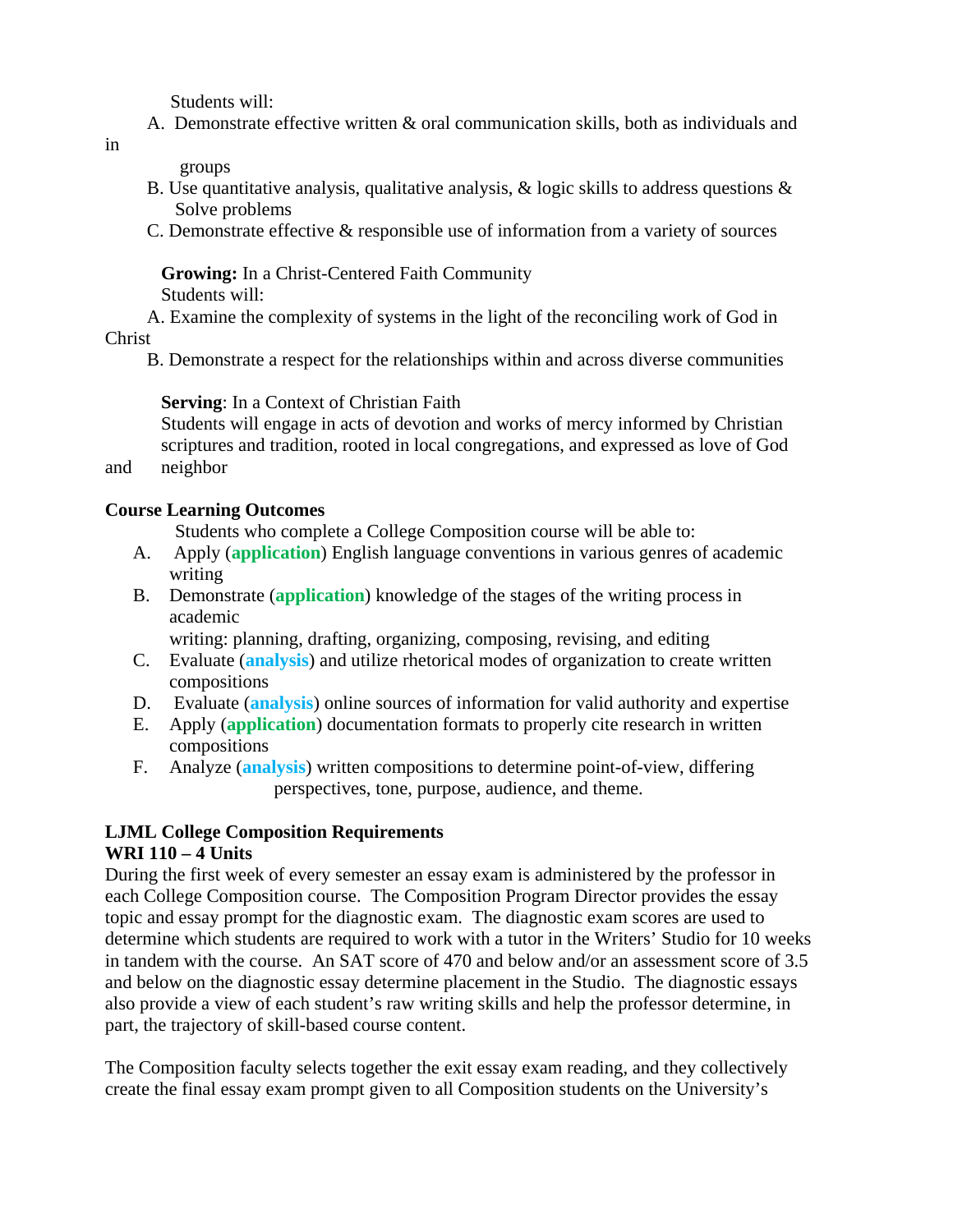assigned final's day and time. The exit essay exam comprises 10% of the student's course grade, and it functions as the assessment piece for the course. At the end of the semester, each professor signs into Live Text to complete a rubric for each student. This is the assessment piece.

**35% of total grade:** Approximately 3,200 to 3,600 words or 13 to 15 pages of 3 drafted essays.\* (Essays may be of varying lengths and weights as the course progresses – i.e. 5% for the first essay 10% for the second, 15% for the third.) Instructor may allocate 10% of the weight of each essay grade to the writing process.

**30% of total grade:** 2,400 to 3,000 words or 10 to 12 pages of documented research writing.\* (MLA is the standard documentation format; however, APA may be taught to specific students at the discretion of the instructor.) Instructor may allocate 10% of the weight of the research projects to the research and writing process.

**30% of the total grade:** Assignments of the instructor's own discretion (journals, quizzes, class activities, oral presentations, participation, etc.) Please note that an element of instructor's discretion is inherent in weighting the drafted essays and the research project.

**10% of total grade:** A timed final examination that will consist of a 500 to 750 word essay response to a reading or readings and a prompt that is worth 10% of the grade.

| <b>Word Count</b><br><b>Essays</b> |                      | <b>Page Count</b><br><b>Essays</b> |                                         |
|------------------------------------|----------------------|------------------------------------|-----------------------------------------|
| 4 Unit course                      | 3,200 to 3,600 words |                                    | 4 Unit course 13 to 15 pages (3 essays) |
| <b>Research Paper</b>              |                      | <b>Research Paper</b>              |                                         |
| 4 Unit course                      | 2,400 to 3,000 words |                                    | 4 Unit course 10 to 12 pages            |

**The essays included in the word and page count are the 3 essays assigned during the semester. They do not include the diagnostic essay given at the beginning of the semester or the final exam essay given during finals week at the end of the semester. \***The number of required pages are calculated according to size 12 font Times New Roman.

**Diagnostic Exam** A diagnostic essay exam will be administered the first week of the semester in all Writing 110 classes which will help determine placement into the Writer's Studio. The same prompt will be given to all Writing 110 students department-wide.

**Writer's Studio** Your SAT, ACT, and first diagnostic essay score will reveal your strengths and weaknesses as a writer, thinker, and communicator on the college entry level. Your exam scores and your professor's discretion will determine whether or not you will benefit the most by enrolling in WRI 097 which is the Writing Skills Tutorial held in the Writers' Studio. If your scores reveal that you need to enroll in WRI 097, you will fulfill the requirements by working on your writing skills with trained tutors in the Writers' Studio once-a-week for 10 weeks beginning the third week of the semester. You will be required to attend an introductory session to the Studio the second week of classes. During that session you will sign-up for a time to work with a tutor throughout the semester. The writing assignments you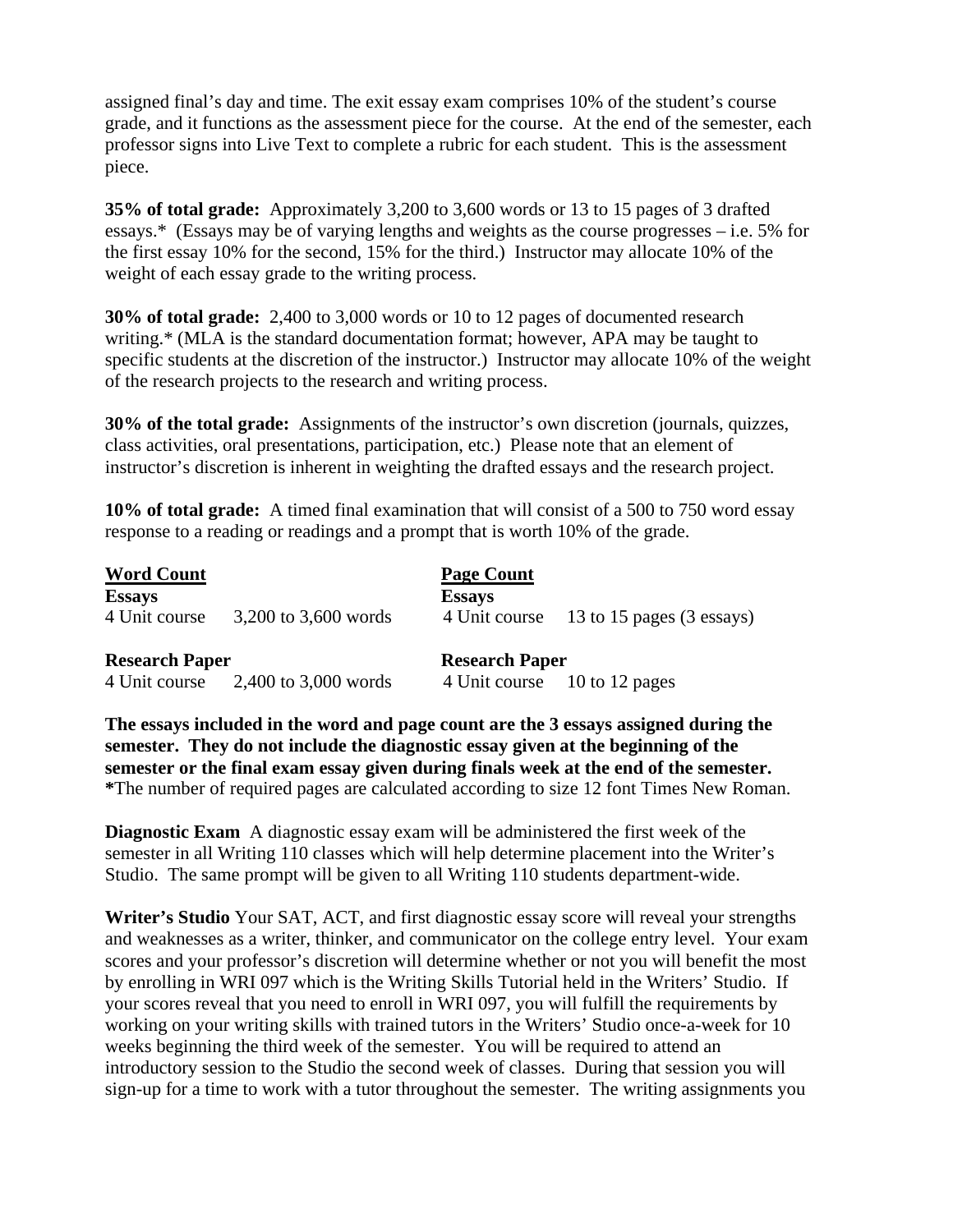work on in the Writers' Studio will be writing assignments assigned in this writing course. Students who work in the Studio benefit greatly from the time spent working alongside a pedagogically trained fellow writer.

The fee for the tutorial, WRI 097, is \$150.00. Should you discover you have the privilege of attending the Studio, know that the \$150.00 lab fee replaces a 3 unit, not-for-college credit, \$2,600.00 course your scores would have previously required you to take. Failure to complete WRI 097 will result in a failing grade in WRI 110.

## **Evaluation Standards**

• An "A" essay demonstrates excellent work. It has something to say and says it well. It develops its argument clearly and consistently, demonstrating a complex understanding of the assignment, and does so using varied sentence structure. It often rises above other essays with particular instances of creative or analytical sophistication. There may be only minor and/or occasional grammatical errors.

• A "B" essay demonstrates good work. It establishes a clear claim and pursues it consistently, demonstrating a good understanding of the assignment. There may be some mechanical difficulties, but not so many as to impair the clear development of the main argument. While a

"B" essay is in many ways successful, it lacks the originality and/or sophistication of an "A" essay.

• A "C" essay demonstrates adequate work. It establishes an adequate grasp of the assignment and argues a central claim. In addition, the argument may rely on unsupported generalizations or insufficiently developed ideas. It may also contain grammatical errors.

• Work that earns a grade of "D" or "F" is often characterized by the following problems: it fails to demonstrate an adequate understanding of the assignment; it fails to articulate an adequate argument; and/or it contains significant grammatical problems

## **Items Particular to Our Class:**



## **Required texts**

Hacker, Diana et al. *A Writer's Reference with Exercises*. 8th ed., Bedford/St Martin's, 2015. **Recommended texts**  *MLA Handbook*. 8th ed., New York, The Modern Language Association of America, 2016.

**Hand-outs and online sources**

As appropriate.

## **Mandatory performances and outings**

*Red Velvet* at the Old Globe Theater, Balboa Park, 8:00 pm, April 7

At least one event from the Writers' Symposium by-the-Sea in February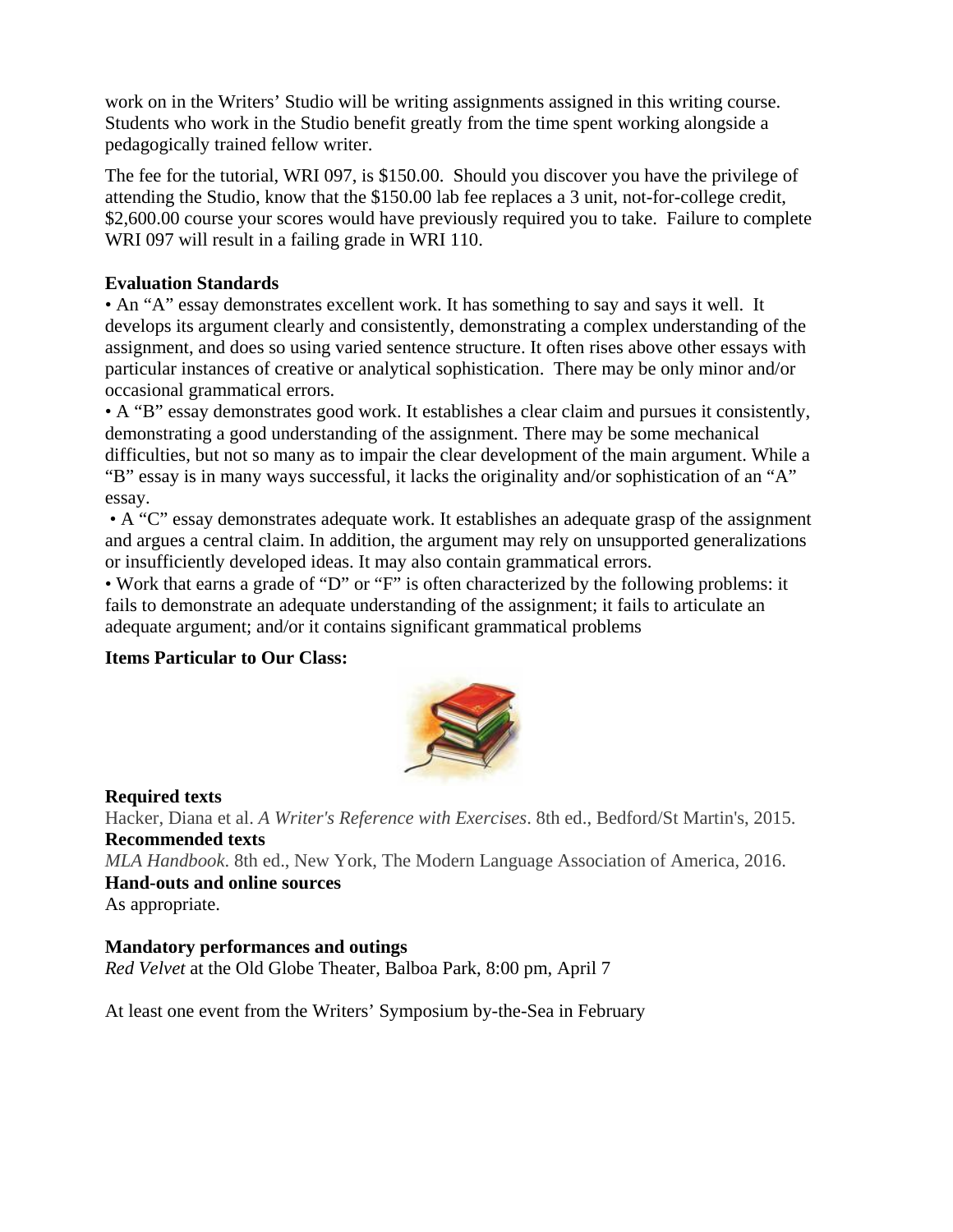#### **Grades for this particular class will be based on:**

**35% of total grade: 3 drafted graded essays.** Approximately 3,200 to 3,600 words or 13 to 15 pages. (Essays may be of varying lengths and weights as the course progresses – i.e. 5% for the first essay 10% for the second, 15% for the third.) Instructor may allocate 10% of the weight of each essay grade to the writing process.

**30% of total grade: Research paper**. 2,400 to 3,000 words or 10 to 12 pages of documented research writing.. (MLA is the standard documentation format; however, APA may be taught to specific students at the discretion of the instructor.) Instructor may allocate 10% of the weight of the research projects to the research and writing process.

**25% of the total grade: Assignments of the instructor's own discretion** (journals, quizzes, class activities, oral presentations, participation, etc.) Please note that an element of instructor's discretion is inherent in weighting the drafted essays and the research project.

**10% of total grade: Timed final examination** that will consist of a 500 to 750 word essay response to a reading or readings and a prompt.

#### **Attendance**

*Be here! Take notes! Engage!*

Attendance is mandatory. Please read the Class Attendance section of your *PLNU Catalog,*  carefully. If students miss more than 10% of class meetings (approx. 4 for a MWF course and 3 classes for a TTH course), faculty members may file a written report which may result in de-enrollment from the course. If you miss more than 20% of class meetings (approx. 8 for a MWF course and 6 classes for a TTH course), you may be de-enrolled without notice. Deenrollment may have serious consequences on residence, athletic, and scholarship requirements; it may also necessitate a reduction or loss in your financial aid.

Please bring appropriate texts and materials to class. Bring the texts to each class in addition to a notebook and pen. No in-class work may be made up, including in-class essays, in-class and group work and exercises.

Remember, "I was absent" is not an excuse! Everyone should have at least two or three phone numbers or email addresses of other class members to contact for any missed assignments. If you are going to be absent, it would be polite to let the instructor know.

Note: If you decide to drop any class, or if you stop attending, it is your responsibility to complete the necessary forms in the Admissions Office to withdraw officially from the class in a timely manner. Failure to do so will result in your remaining on the class roster and receiving a grade of F for the course. Only registered students may attend this class. Tardiness is not tolerated and may bring down your grade. (Read more immediately below.)

## **Class Sessions, Preparation, Assignments, and Technology**

a. If you wish to use your laptop or notebook during class, you need to have your electronic page open only to materials immediately relevant to class content and discussion.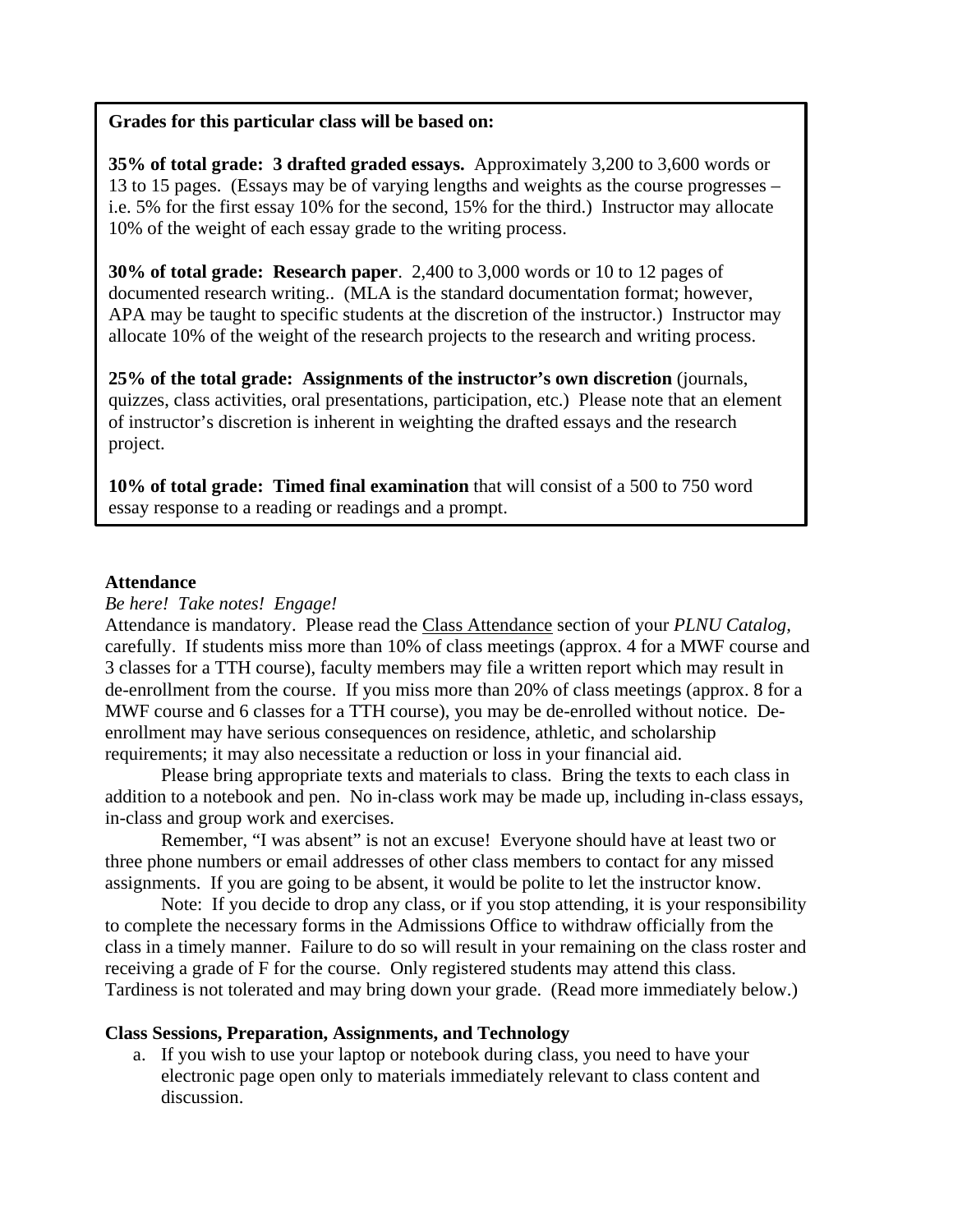- b. All other electronics must be muted or turned off for the entire class period.
- c. Completion of all assignments is required, and passing the course will be difficult without doing so. Readings and written responses must be prepared in advance of the date scheduled/due and of sufficient length and quality to meet the assignment's requirements and intents. Missed work (quizzes and written responses) may be made up only in truly extenuating circumstances and only if you and I have had a conversation about your situation. No make-up work will be given for missed work.
- d. Late assignments will not be accepted either in person, by delivery, or in my mailbox (unless you and I have communicated prior to the deadline about extenuating circumstances).
- e. It is your responsibility to see to it that I receive your work. Unless otherwise agreed upon, I require assignments be turned in to me in hard copy.
- f. Always keep multiple disc copies and hardcopies of your work on hand so that you can provide duplicate copies if you need to provide them.
- g. Handwritten assignments are never acceptable (unless so specified).
- h. You may be requested to attend office hours with the professor if a need arises.

## **Classroom Decorum**

Please manage your electronic devices appropriately and with consideration for others—see a&b above. Please dress in appropriate academic attire out of consideration for others in our class. I do reserve the right to ask you to leave the classroom if I believe your attire to be offensive and/or an obstacle to a positive learning and teaching environment.

All pagers and cell phones must be turned off during class. If your electronic device goes off during class, you will be required to submit a 500-word essay explaining why it was necessary to disrupt the class.

Excessive, untimely, and therefore, unexcused exits from class will be treated as absences. It is important that the flow of discussion and work be uninterrupted by unnecessary distractions.

## **Email and Canvas**

You are responsible for checking your *PLNU email account* and *Canvas* regularly for electronic messages from me (and sometimes from your classmates). You are fully accountable for all course material, announcements, communications that are distributed via email and *Canvas*; and I will send messages only to these sites. Please let me know if you encounter any technical problems with these sites.

## **Extenuating Situations & Grades**

No "Incomplete" grades will be assigned unless extenuating circumstances (e.g., death in the family, automobile accidents, hospitalization) prevail. If you find yourself in such a situation, please contact me immediately. Also please submit any necessary and valid documents to help clarify and document your situation (e.g., doctor's letter on letterhead, funeral service program, police report, etc.). I am happy to help you in these difficult situations as best I can.

## **Final Examinations**

Final Examinations are the culminating learning event in a course, and they are scheduled to take into account all the different courses and departments across the university. The exam schedule varies from year to year. The final examination schedule is posted on the Class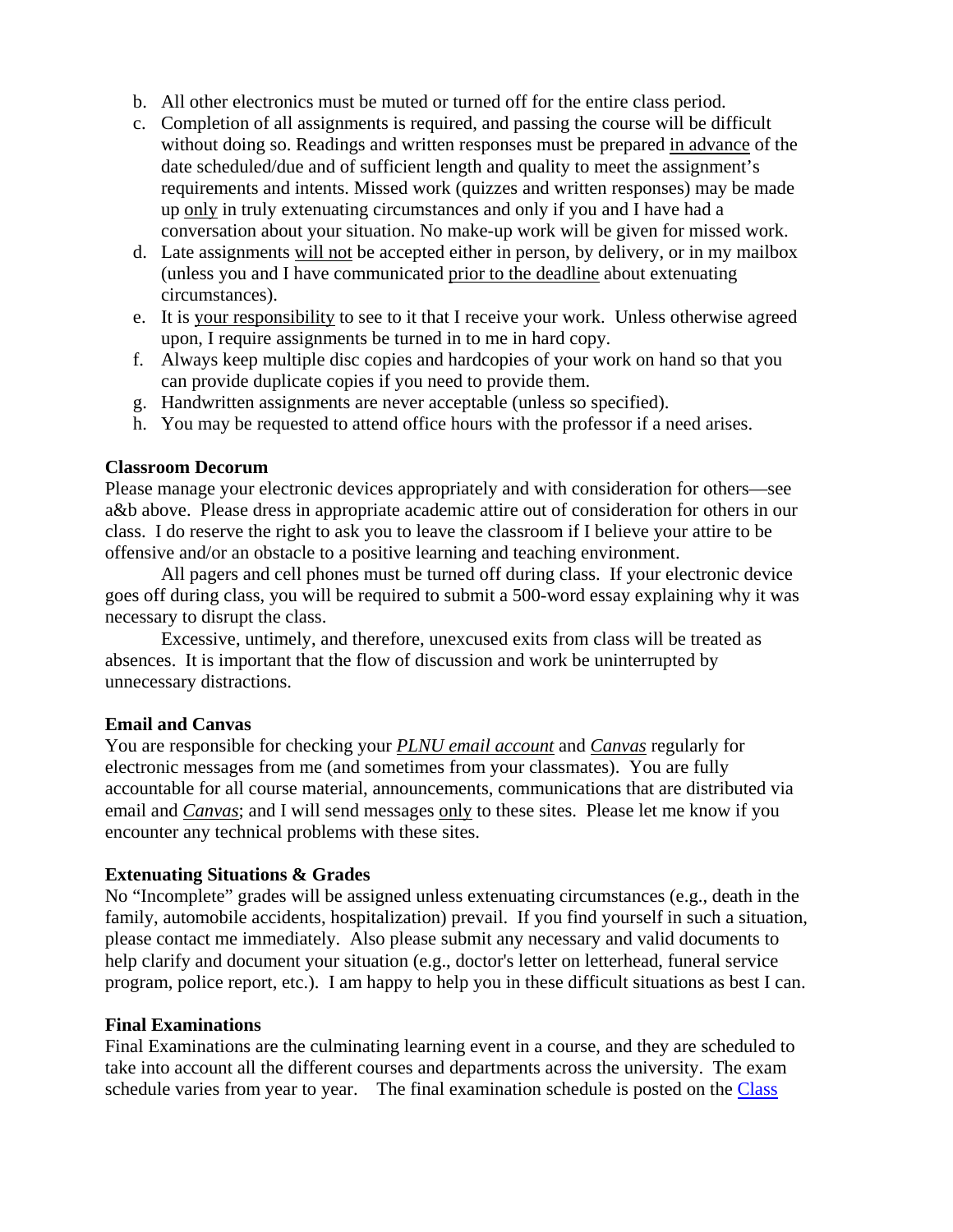[Schedules](http://www.pointloma.edu/experience/academics/class-schedules) site. You are expected to arrange your personal affairs to fit the examination schedule. In the rare case that you may be scheduled for more than three (3) final examinations on the same day, you may work out an alternate time for one of your exams with your professors. This is the only university-sanctioned reason for taking a final exam at a time other than the officially scheduled time for the exam. Please confirm your final examination schedule the first week of classes, and schedule those exam times into your daily planners and calendars now. If you find that your final exam schedule is the one described above, please meet with your professors as soon as possible so that they may help you to make alternative arrangements for taking your exams. Department chairs/school deans and college deans need not be involved in the process of making this accommodation.

## **Discussion**

Discussion in the class is mandatory. Participation is part of your grade. Feel free to express yourself. It counts. When you do the course work, the discussion flows.

Keep up with the course work and allow yourself time to digest it. COME PREPARED.

*The mission of this course, should you decide to accept it, is not only to assimilate knowledge but also and perhaps more importantly to teach you how to think critically and express yourself lucidly and artfully. Developing oral as well as writing skills will help you throughout your college career and beyond. It's simple: people in the work place who can effectively communicate with others succeed.*

**Hopefully, you will boldly go where you have not gone before.**

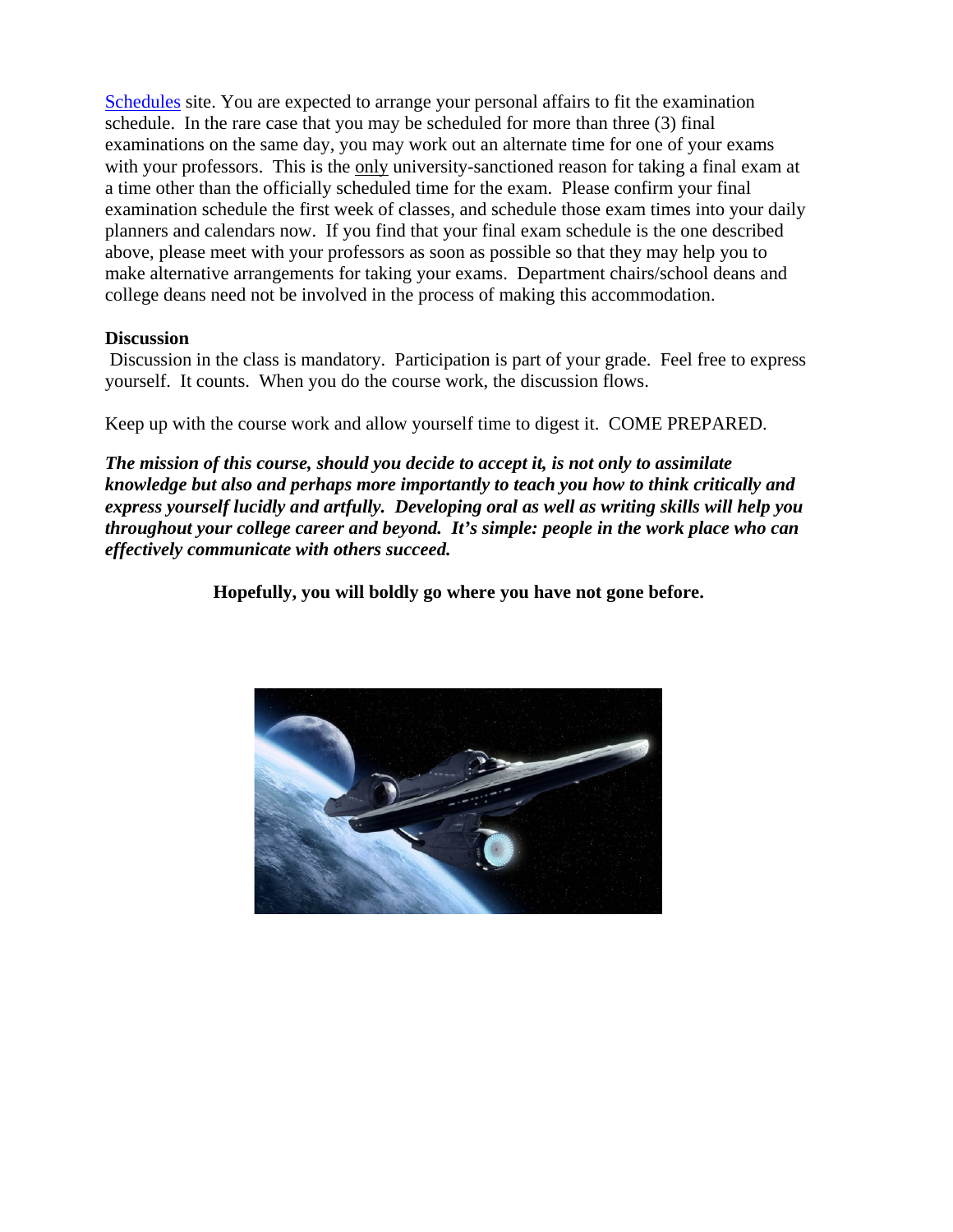## **\*CLASS SCHEDULE\***



Paul Cezanne. *Dream of the Poet, Kiss of the Muse.* Circa 1850. Oil on canvas. 82 x 66 cm. Musee d'Orsay.

## **Week I**

Tuesday, January 10 Introduction. Material overview.

Wednesday, January 11 Essay Placement Exam.

Friday, January 13 Read C1, "Planning," pp. 3-14 C5, "Writing paragraphs," pp. 45-59 C6, "MLA essay format," pp. 61-62 Introduction MLA first page style Assign narrative and descriptive paragraphs.

## **Week II**

Monday, January 16 \***No Class Meeting**\* Martin Luther King Day.

Wednesay, January 18 Review narrative and descriptive paragraphs. Read C2, "Drafting," pp. 16-22 C3,"Reviewing, revising, editing," pp. 23-39 C4,"Preparing a portfolio; reflecting on your writing," pp. 39-45 Read "Call for Unity" and "Letter from Birmingham Jail" online.

[http://kingencyclopedia.stanford.edu/kingweb/popular\\_requests/frequentdocs/clergy.pdf](http://kingencyclopedia.stanford.edu/kingweb/popular_requests/frequentdocs/clergy.pdf) and [http://okra.stanford.edu/transcription/document\\_images/undecided/630416-019.pdf](http://okra.stanford.edu/transcription/document_images/undecided/630416-019.pdf)

If these sites do not come up, use Google's search engine for another source.

Friday, January 20 Read A3b, "Evaluating ethical, logical and emotional appeals as a reader," p. 97. We will study pathos-logos-ethos as well as purpose-audience-tone and genre.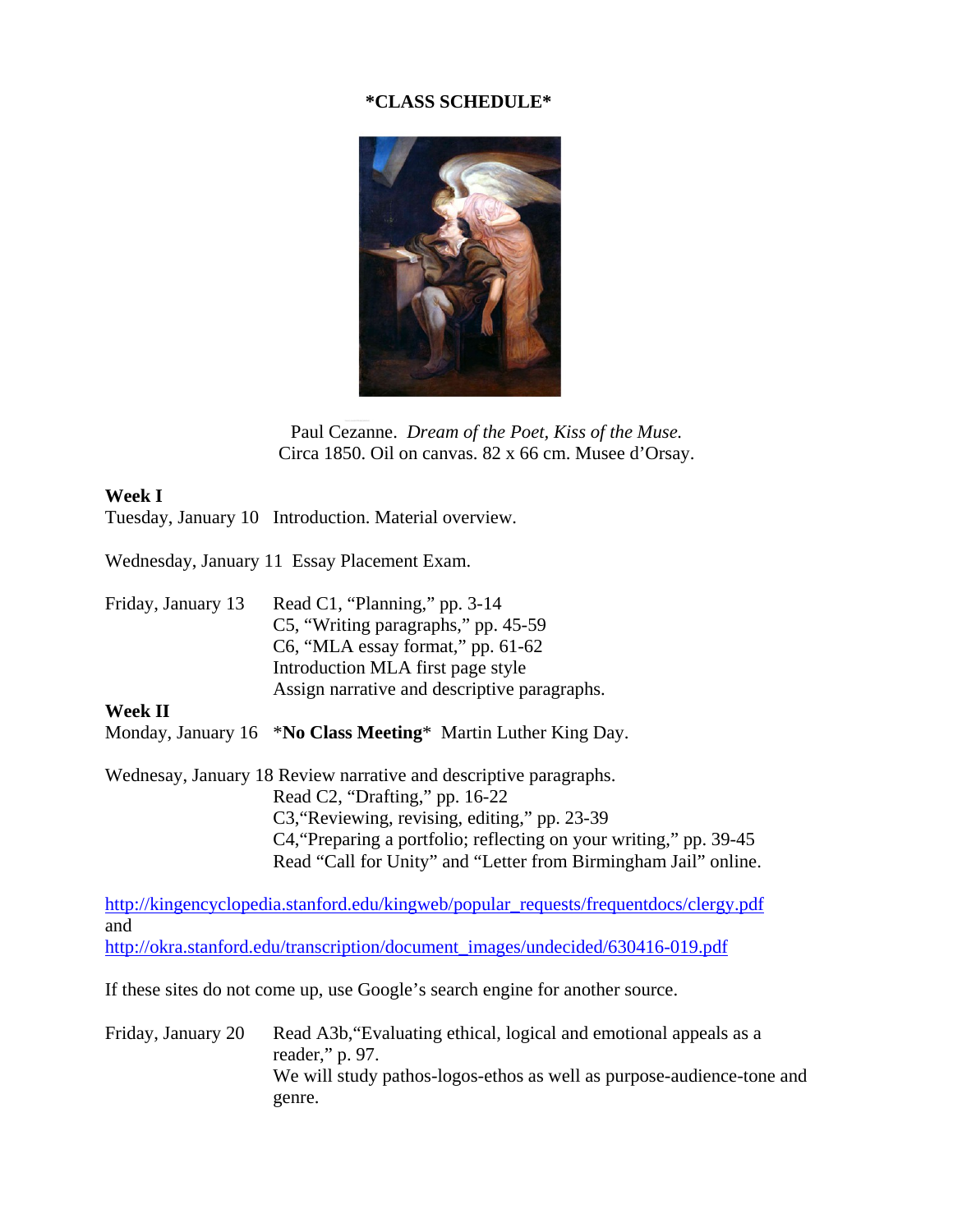|                    | Review outline example C1d, p. 15-16.<br>Read and discuss "Call for Unity and "Letter from Birmingham Jail"<br>Discuss charting an essay.<br>Assign reverse outline.                                                                                                                                                                                                                                      |  |
|--------------------|-----------------------------------------------------------------------------------------------------------------------------------------------------------------------------------------------------------------------------------------------------------------------------------------------------------------------------------------------------------------------------------------------------------|--|
| <b>Week III</b>    |                                                                                                                                                                                                                                                                                                                                                                                                           |  |
| Monday, January 23 | Reverse outline of MLK's letter due.<br>Share outlines and discuss MLK's strategies.<br>W3 "Active verbs," pp. 189-192. Discuss active voice and vivid verbs,<br>zero demonstrative pronouns plus "to be" verbs, soft-pedal "to be"<br>verbs.                                                                                                                                                             |  |
|                    | Wednesday, January 25 Read C1c "Draft and revise a working thesis statement," pp. 9-13<br>C5c, "Process, p. 50.<br>Identify thesis statements in PMLA articles.<br>Assign process paper and brainstorm topics.                                                                                                                                                                                            |  |
| Friday, January 27 | Bring in one hard copy of rough draft of process essay for peer review.<br>Explanation and implementation of peer review sheet.                                                                                                                                                                                                                                                                           |  |
| <b>Week IV</b>     |                                                                                                                                                                                                                                                                                                                                                                                                           |  |
| Monday, January 30 | Final draft process paper due.<br>Prepare for writing on a visual. Bring visual of your choice to class.<br>Read A2, "Reading and Writing about images and multimodal texts,"<br>pp. 85-90.<br>Assign visual paper.<br>Examine and discuss St. Paul Liability Insurance and Pirelli ads on<br>hand-out.                                                                                                   |  |
|                    | Discuss "Fortuitous Faults and Fortes" hand-out.                                                                                                                                                                                                                                                                                                                                                          |  |
|                    | Wednesday, February 1 Read Logical Fallacies, A3a-c, "Reading Arguments," pp. 91-100<br>"Fortuitous Faults and Fortes," continued.<br>Examination of introductory paragraph and thesis statement of visual<br>paper.                                                                                                                                                                                      |  |
| Friday, February 3 | Bring typed copy of not-so-rough draft of visual paper for peer review.                                                                                                                                                                                                                                                                                                                                   |  |
| <b>Week V</b>      |                                                                                                                                                                                                                                                                                                                                                                                                           |  |
| Monday, February 6 | Final draft visual peper due.<br>"Notecards" PowerPoint<br>Quotations, Paraphrases and Summaries<br>M6, "Paraphrasing sources effectively," pp. 310-14<br>A1b-d, "Guidelines for active reading," p. 77-80<br>Read MLA-2, "Citing sources; avoiding plagiarism," pp. 445-49<br>Plagiarism, R2a-c, "Managing information; taking notes responsibly,"<br>pp. 415-21.<br>Case in point: Shakespeare sonnets. |  |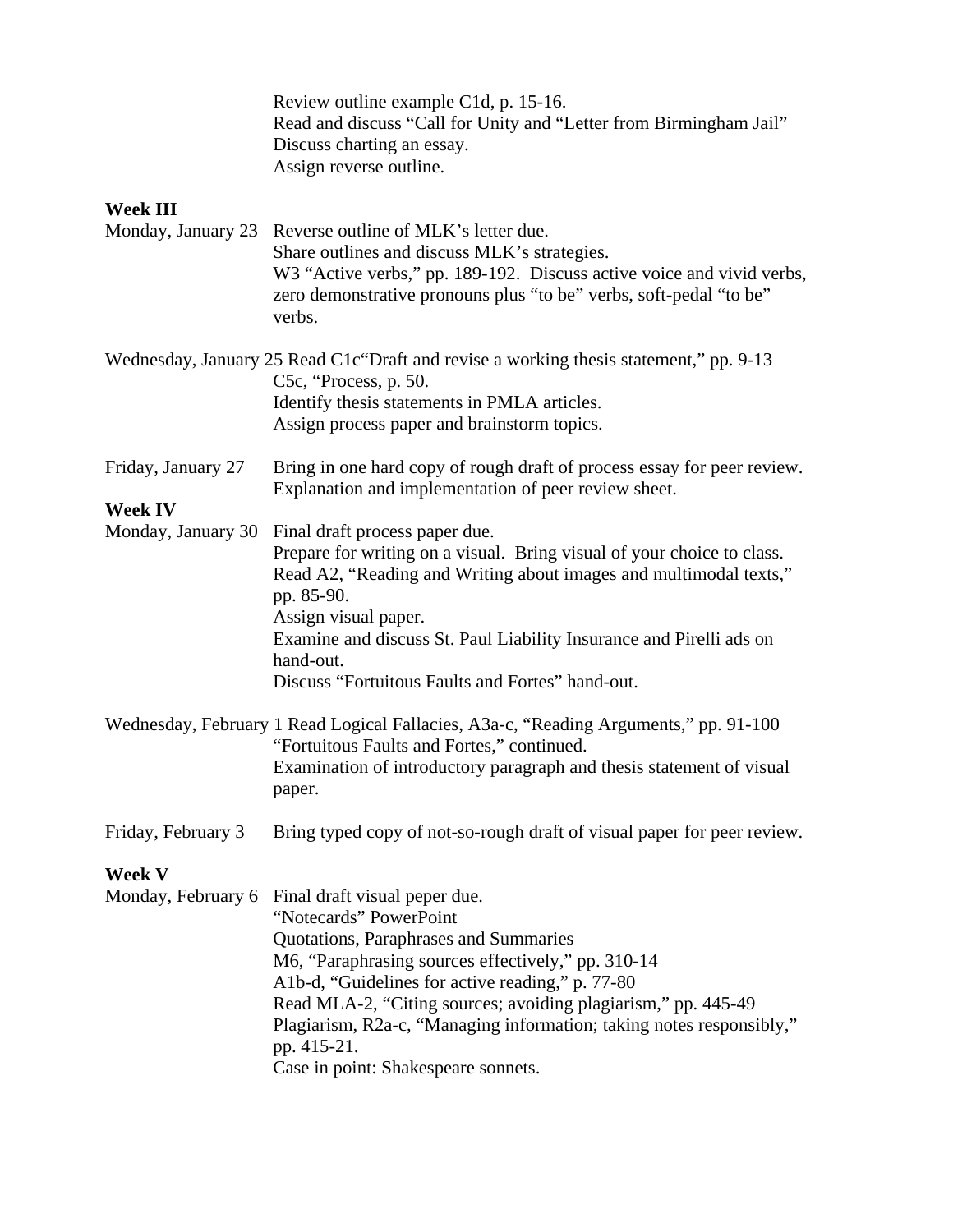|                                                             | Wednesday, February 8 Assign sonnet paper - "Explication de Texte."<br>Shakespeare sonnets continued.                                                   |
|-------------------------------------------------------------|---------------------------------------------------------------------------------------------------------------------------------------------------------|
| Friday, February 10                                         | MLA section WR, especially MLA 1-c, "Use sources to support your<br>argument," pp. 443-44                                                               |
|                                                             | MLA3, "Integrating sources," pp. 449-58.                                                                                                                |
|                                                             | MLA4, "Documenting sources," pp. 458-508                                                                                                                |
|                                                             | In-text citations and works cited exercise in class.                                                                                                    |
| Week VI                                                     |                                                                                                                                                         |
|                                                             | Monday, February 13 Bring in not-so-rough draft of <i>Explication de Texte</i> essay.<br>Peer review.                                                   |
| Wednesday February 15 Final draft Explication de texte due. |                                                                                                                                                         |
|                                                             | Read C5c, Techniques of "Comparison and contrast," pp. 50-51.<br>"Burka and Bikini"                                                                     |
|                                                             | http://www2.palomar.edu/pages/english/files/2016/08/The-Burka-and-the-Bikini.pdf                                                                        |
| Friday, February 17                                         | R, "Researching," pp. 403-35.                                                                                                                           |
|                                                             | Assign research paper.                                                                                                                                  |
|                                                             | Discuss possible research paper topics. The bulk of class time and<br>homework will be devoted to this final paper. An individual hand-out              |
|                                                             | will elaborate on incremental projects related to the final paper and due<br>dates in detail. At this juncture in the course, we will primarily consult |
|                                                             | the WR for research paper writing guidance as we simultaneously                                                                                         |
|                                                             | examine grammatical, technical and stylistic issues in its chapters.                                                                                    |

Some exercises and projects will be assigned as homework.

## **Week VII**

Monday, February 20 Come to class with thesis proposal on your topic for the research paper as described in the research paper assignment sheet. Please be reminded that this is not an introductory paragraph, but a proposal of what your research and writing will entail. Working bibliography also due. Assign oral grammar, technical, stylistic presentations. How to create a Prezi presentation.

Wednesday, February 22 Meet in Ryan Library

Friday, February 24 Meet in Ryan Library

## **Week VIII**

Monday, February 27 Commence oral grammar, technical, stylistic presentations. Make sure your equipment and software work.

Active verbs, active and passive voice, replace "to be" verbs.

Subject-verb agreement, pronoun-antecedent agreement.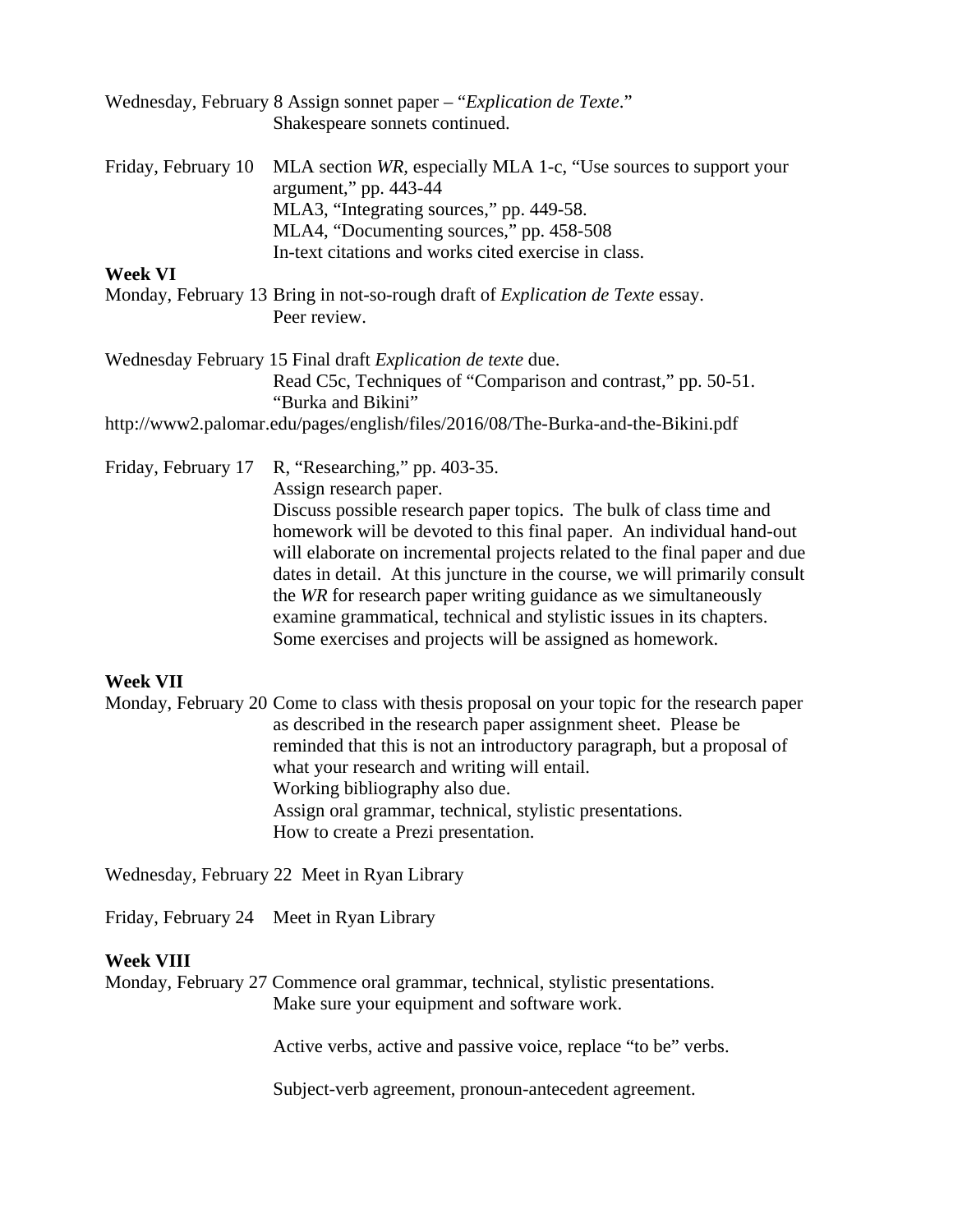|                                     | Wednesday, March 1 Pronouns: personal, possessive, intensive and reflexive, relative,<br>interrogative, demonstrative, indefinite and reciprocal.                                                                |
|-------------------------------------|------------------------------------------------------------------------------------------------------------------------------------------------------------------------------------------------------------------|
| Friday, March 3                     | Adjectives and adverbs. Sentence fragments, run-on sentences.<br>Comma, unnecessary commas, semicolon and colon, apostrophe.                                                                                     |
|                                     | Italics, quotation marks, other punctuation marks, words that sound<br>alike but have different meanings. (Add more words to the WR list.)                                                                       |
| <b>Week IX</b><br>Monday, March 6   | * <b>Spring Break</b> * No class meeting.                                                                                                                                                                        |
|                                     | Wednesday, March 8 *Spring Break* No class meeting.                                                                                                                                                              |
| Friday, March 10                    | * <b>Spring Break</b> * No class meeting.                                                                                                                                                                        |
| Week X<br>Monday, March 13          | Capitalization, abbreviations and numbers                                                                                                                                                                        |
|                                     | Conjunctions – coordinating, subordinating, correlative, conjunctive<br>adverbs                                                                                                                                  |
|                                     | Wednesday, March 15 Simple, compound, complex, compound-complex sentences                                                                                                                                        |
|                                     | Modifier placement                                                                                                                                                                                               |
| Friday, March 17                    | Appositives, parallelism                                                                                                                                                                                         |
| <b>Week XI</b><br>Monday, March 20  | W4, "Appropriate Language," pp. 197-201.<br>Alleen Pace Nilsen "Sexism and English"<br>http://www.mpsaz.org/rmhs/staff/dmsokol/101/files/allen_pace_nilsen.pdf                                                   |
|                                     | Wednesday, March 22 Bring in first paragraphs and thesis statements of research paper for<br>peer review. Sweat the small stuff: in-text citations? works cited page?<br>vivid verbs? transitions? and so forth. |
| Friday, March 24                    | Two hard copies of not-so-rough draft of research paper due for peer<br>review.                                                                                                                                  |
| <b>Week XII</b><br>Monday, March 27 | Peer review of rough draft continued.                                                                                                                                                                            |
|                                     | Wednesday, March 29 Conferences with Nina Evarkiou.                                                                                                                                                              |
| Friday, March 31                    | Conferences with Nina Evarkiou.                                                                                                                                                                                  |